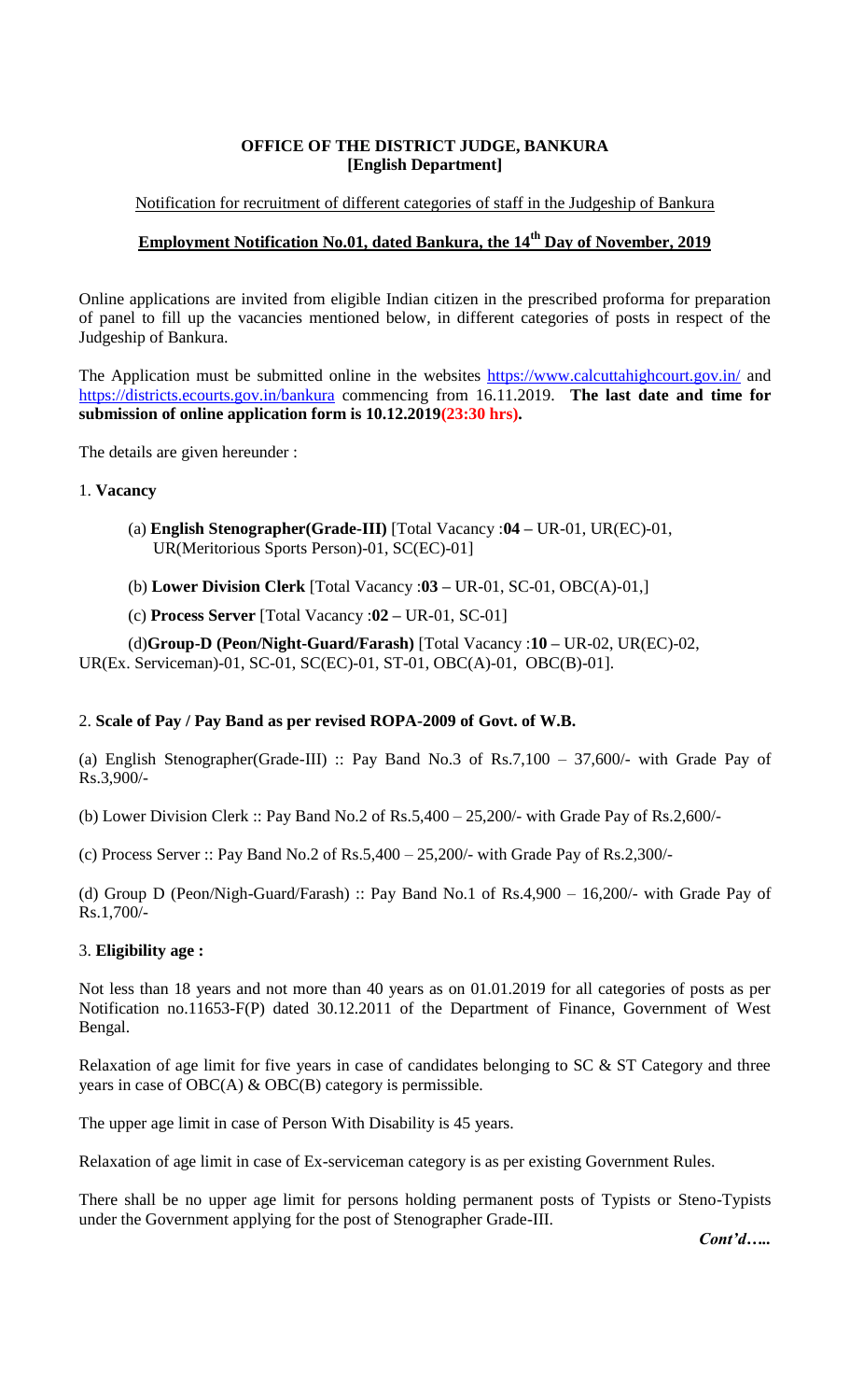#### *// 2 //*

#### 4. **Essential Qualification :**

Candidates applying for the post of English Stenographer Grade-III and Lower Division Clerk must have passed Madhyamik or equivalent examination from any recognised Board and must possess at least a Certificate in Computer Training from recognised institution and a satisfactory fingering speed in computer operation. Moreover, for Stenographer Grade-III, a minimum speed @ 80 w.p.m. in Shorthand and typing speed @ 30 w.p.m. is required.

Candidates applying for the post of Process Server must have passed Madhyamik or equivalent examination from any recognised Board.

Candidates applying for the post of Group-D must have passed Class-VIII from any recognised School or recognised Madrasa or any other recognized equivalent Institution.

#### 5. **Mode of Examination :**

(a) For the post of English Stenographer Grade-III : -

\* **Paper-I : General English (100 marks)** : Syllabus : Spelling, Correct use of words, Correctness of sentences, Use of common phrases, Synonyms and Antonyms, Punctuation, etc. There will be 50 Multiple Choice Questions each carrying 02 marks. 01 mark shall be deducted for each wrong answer. Duration of the test will be for 1 hour 15 minutes. Only the successful candidates of Paper -I examination (the qualifying marks which will be fixed by this Authority) shall be called for Paper-II and Paper-III Examination.

\* **Paper-II : Dictation & Transcription (400 marks)** : Dictation @ 80 w.p.m. lasting for 06(six) minutes followed by transcription of notes in candidates' own handwriting for an hour. Transcription Sheets will be supplied by the Authority. However, Shorthand Notebook, Pen, Pencil shall have to be brought by the Candidates at the time of Examination. Used shorthand Note-sheets need to be attached with the transcription sheet(s) before leaving the examination hall.

\* **Paper-III : Typing in Computer (100 marks)** : The candidates are required to type from an English Text (to be supplied by the Authority) accurately, in a Computer at a speed which is not less than 30 w.p.m. This test will last for 10(ten) minutes. Before the commencement of test, the Candidates shall be given 02(two) minutes' time for practice with the Computer.

The number / amount of errors to be admissible in respect of Paper-II and Paper-III and qualifying marks in any or all the papers and in aggregate shall be fixed by the Authority.

On the basis of the result of the Paper-II and Paper-III, a number of successful candidates will be called for Personality Test, which will be of 50 marks, where knowledge in Computer operation shall also be tested. On the basis of the result of Paper-II, Paper-III, the test of Computer operation and Personality Test, the final panel will be prepared.

(b) Lower Division Clerk and Process-Server : - The candidates shall have to appear in a Written Examination of 100 marks comprising of 50 Multiple Choice Questions each carrying 02 marks on Simple Arithmetic, English, Bengali and General Knowledge. 01 mark shall be deducted for each wrong answer. The duration of the Examination will be a 1 hour 15 minutes. On the basis of the result of the Written Examination, a number of successful candidates will be called for Personality Test, which will be of 20 marks. On the basis of the total marks obtained in the Written Examination and Personality Test, the final panel will be prepared. The standard of examination shall be similar to that of Madhyamik Examination of the West Bengal Board of Secondary Education.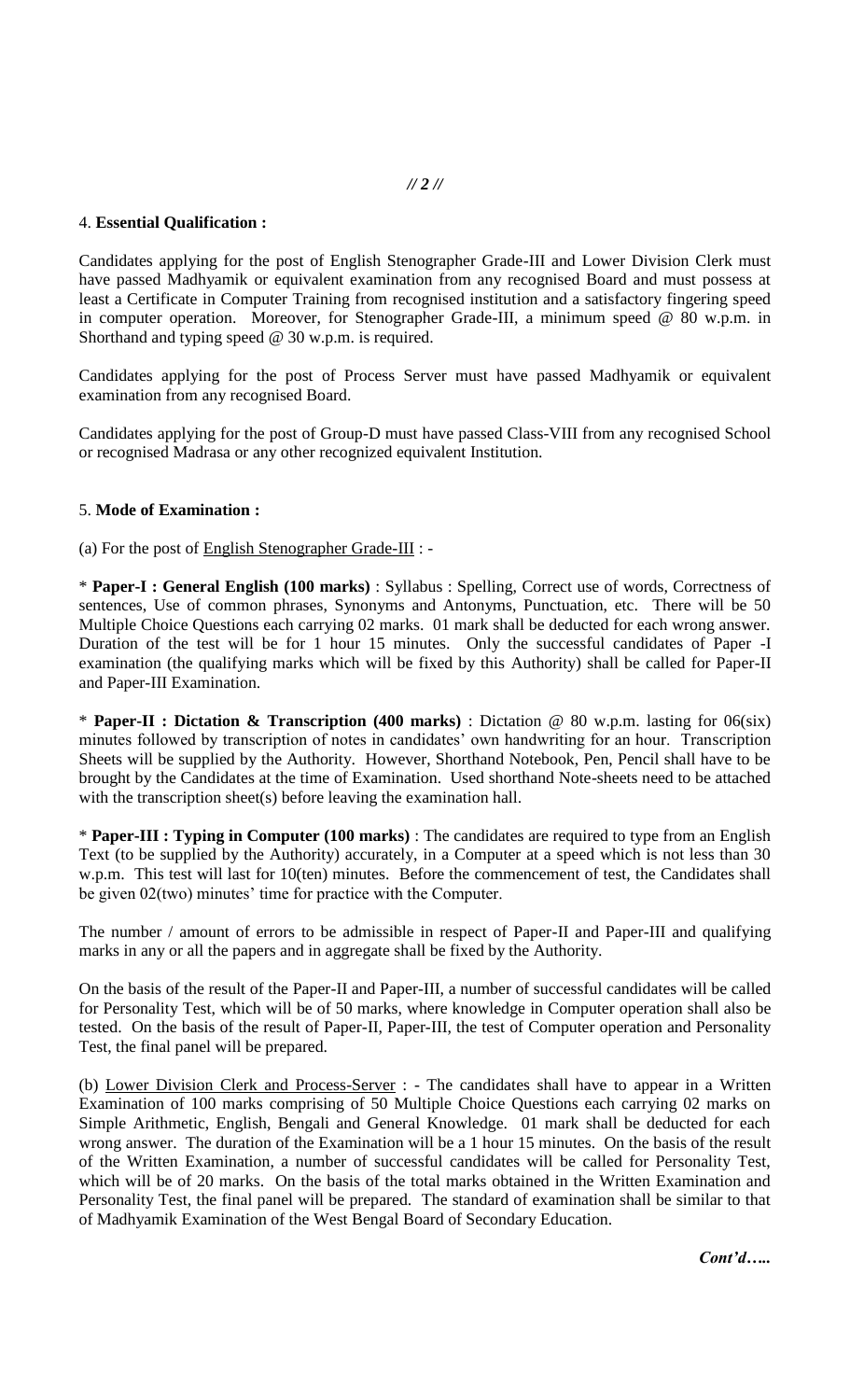### *// 3 //*

(c) Group-D : - The candidates shall have to appear in a Written Examination of 100 marks comprising 50 Multiple Choice Questions each carrying 02 marks on Simple Arithmetic, English, Bengali and General Knowledge. 01 mark shall be deducted for each wrong answer. The duration of the Examination will be of 1 hour 15 minutes. On the basis of the result of the Written Examination, a number of successful candidates will be called for Personality Test, which will be of 20 marks. On the basis of the total marks obtained in the Written Examination and Personality Test, the final panel will be prepared. The standard of examination shall be similar to that of Class-VIII.

#### **The following points are also unanimously resolved by the Committee for smooth conducting of the recruitment process : -**

1. This Authority shall have the discretion to fix qualifying marks in any or all of the rests for different categories of posts mentioned above, and to relax such marks in respect of candidates belonging to Scheduled Caste, Scheduled Tribe, OBC(A) & OBC(B), E.C., if deemed necessary.

2. In case of non-availability of a suitable Exempted Category Candidate belonging to SC, ST, OBC-A and OBC-B for any of such reserved point according to 100-Point Roster, the said vacancy shall be filled up by a non-Exempted Category Candidate belonging to SC, ST, OBC-A and OBC-B, as the case may be in accordance with relevant Rules. Caste Certificates need to be produced at the time of physical document verification.

3. The benefits of reservation of vacancies and age concession for SC, ST & OBC candidates are admissible only to SC, ST & OBC candidates of West Bengal only. SC/ST/OBC candidates belonging to States other than West Bengal will be treated as General Candidate. Such benefits are also admissible to all candidates with disabilities of 40% and above.

4. No claim for being a member of SC, ST and OBC or a Person with Disability or a Meritorious Sportsperson or Exempted Category(E.C.) will be entertained any time after submission of the application.

**5. Particulars and Certificates required** : A candidate claiming to be SC, ST, OBC(A), OBC(B), Physically Handicapped, Exempted Category or Meritorious Sportsperson must have a certificate in support of his/her claim from a Competent Authority as specified below : -

For SC, ST & OBC(A), OBC(B) candidates [ vide the W.B.S.Cs & S.Ts (Identification) Act, 1994 and S.Cs & T.W Department order no.261-TW/EC/MR-103/94 dated 06.04.95] :-

(i) In the District, the Sub-Divisional Officer of the Sub-Division concerned, and

(ii) In Kolkata, the District Magistrate, South 24 Parganas or such Additional District Magistrate, South 24 Parganas, as may be authorized by the District Magistrate, South 24 Parganas, on his behalf.

**For Physically Handicapped candidates / Persons with Disabilities** [vide West Bengal Persons with Disabilities (Equal Opportunities, Protection of Rights and Full Participation) Rules, 1999.] :- A Medical Board constituted at Government Medical College Hospitals, District Hospitals and Sub-Divisional Hospitals. The disabled Persons should have physical disability of 40% and above.

**For Meritorious Sportsperson** :- Meritorious Sportspersons in the area of International Competition, National Competition, Inter-University Tournament and National Sports/ Games for School Education in Athletics (including Track and Field events), Weightlifting, Badminton, Wrestling, Basket Ball, Boxing, Cricket, Cycling, Football, Gymnastics, Hockey, Judo, Swimming, Rifle Shooting, Table Tennis, Kabaddi, Volley Ball, Kho-Kho and Tennis will be entertained to avail the benefit of availing the Sports Quota :-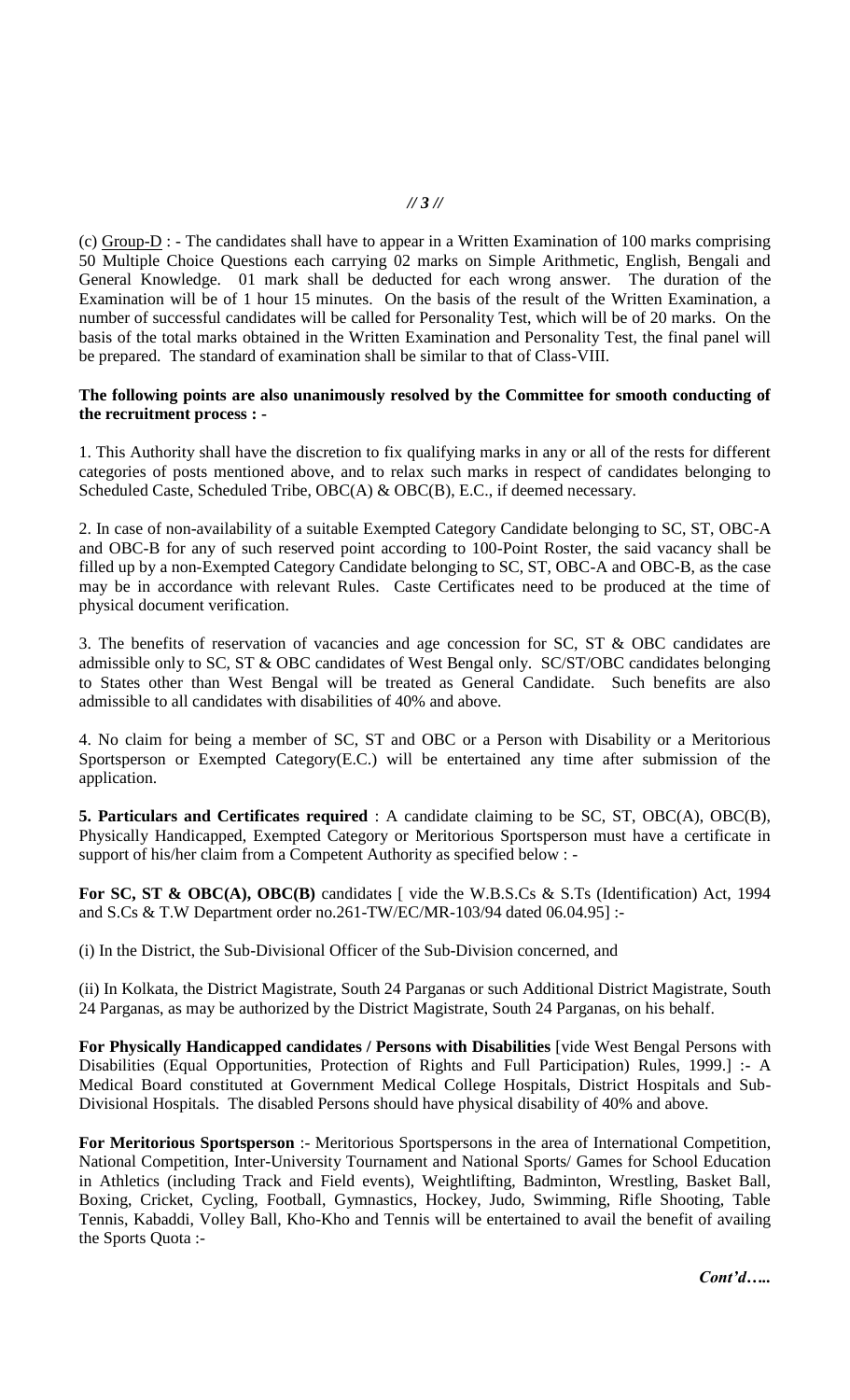### **Competent Authorities for issuing Certificate to Meritorious Sportspersons are as follows :**

| <b>AREA</b>                                 | <b>COMPETENT AUTHORITY</b>                                                                                                                                                                                                                                                                                      |  |
|---------------------------------------------|-----------------------------------------------------------------------------------------------------------------------------------------------------------------------------------------------------------------------------------------------------------------------------------------------------------------|--|
| <b>International Competition</b>            | Secretary of the National Federation / National<br>Association of the Sports concerned.                                                                                                                                                                                                                         |  |
| <b>National Competition</b>                 | Secretary of the State Association of the Sports<br>concerned.<br>Dean/Director of Sports or other Officer in overall<br>charge of Sports of the University concerned.<br>Director or Deputy Director in overall charge of<br>Sports/ Games for Schools in the Directorate of<br>School Education, West Bengal. |  |
| <b>Inter-University Tournament</b>          |                                                                                                                                                                                                                                                                                                                 |  |
| National Sports/ Games for School Education |                                                                                                                                                                                                                                                                                                                 |  |

For Exempted Category :- Certificate issued by the Competent Authority, in terms of Government of West Bengal, Labour Department, Notification No.301-EMP-/1M-10/2000 dated 21<sup>st</sup> August, 2002.

**For Ex-Serviceman Category :-** Candidates belonging to Ex-Serviceman category need to furnish Discharge Certificate in original from their earlier Appointing Authorities at the time of physical document verification.

**6. Candidates already in service under Government / Public Sector Undertakings, and within the prescribed age limit,** must submit their application through proper Channel with "No Objection" Certificate of the concerned Authority.

### **7. Application Fee :-**

Application Fees for different posts, castes and categories of candidates are stated in the following chart.

| Sl.<br>No. | Name of post                               | <b>UR</b> and Others excluding<br>SC & ST | SC & ST    |
|------------|--------------------------------------------|-------------------------------------------|------------|
|            | <b>English Stenographer</b><br>(Grade-III) | $Rs.300/-$                                | $Rs.200/-$ |
| 2          | <b>Lower Division Clerk</b>                | $Rs.300/-$                                | $Rs.200/-$ |
| 3          | <b>Process-Server</b>                      | $Rs.300/-$                                | Rs.200/-   |
| 4          | <b>Group-D</b>                             | $Rs.200/-$                                | $Rs.150/-$ |

**8. Mode of Application & Mode of payment of Application Fees :-** Applications for the aforementioned Examinations will be received in **ONLINE MODE** only. **Application Fees are to be paid Online using Debit Card or Credit Card or Internet Banking or e-challan.** Any other mode of payment will not be accepted under any circumstances. Payment gateway charges and Service Taxes (if any) may be charged and debited additionally. Candidates should retain the "Payment Confirmation Receipt' generated online and keep a printout of the same for future reference. Application fee including the additional charges is NOT REFUNDABLE in any case.

One candidate can apply for one post only. The candidature of an applicant shall be cancelled without any further notice if he/she applies for more than one post.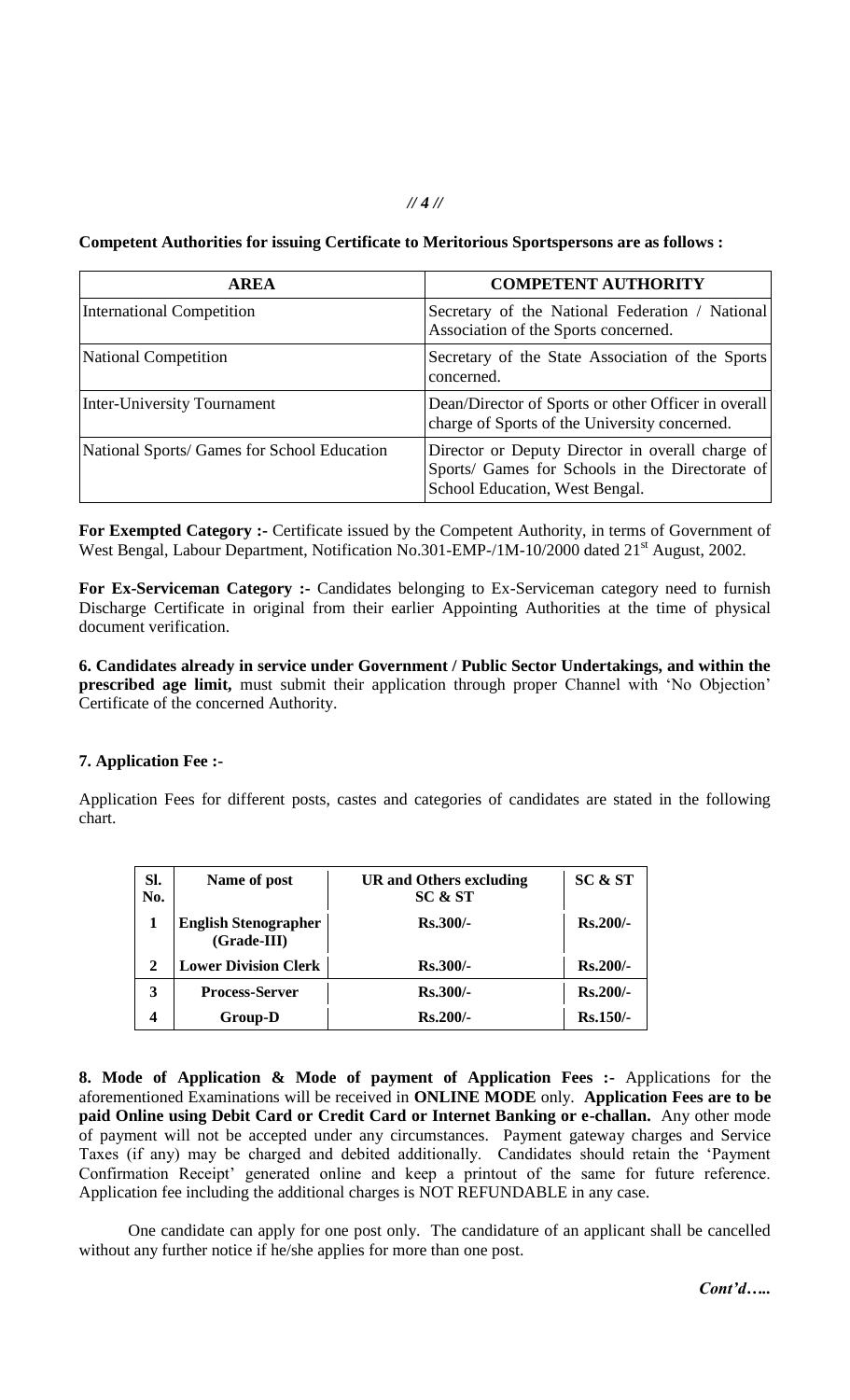#### *// 5 //*

The candidatures of the candidates shall also be cancelled if they fail to upload his/her clear and legible photograph with signature in the jpg format, or the relevant documents namely, certificates containing correct date of birth, educational qualification, exempted category certificate or the certificate for the ex-serviceman or the caste certificate for the concerned candidates.

**9. Admit Card** containing the Venue, Date and Time of Examination and other information will be made available for download 02(Two) weeks before the date of Examination till the very day of Examination. Candidate must download the Admit Card (Hall Ticket) and bring a printout of the same to enter the Examination Venue. Candidates called for test(s) shall be required to appear at their own expense and no T.A. / D.A. is admissible.

10. Admission to the test / examination will be deemed provisional, subject to verification and determination of the Candidate's eligibility and suitability in all respect. If at any stage of the process, a candidate is found to be ineligible for admission to the test(s) in terms of this Notice, his / her candidature shall be cancelled without making any reference to him / her and without assigning any reason.

11. A candidate furnishing incorrect or false particulars or suppressing material information, will be disqualified, and, if appointed, shall be liable for dismissal from service.

12. The District Recruitment Committee reserves the right to offer appointment to the selected candidate at any place of the judgeship and not according to the preference / option given by the applicant.

13. Once appointed, the matters regarding service, seniority, promotion etc. in respect of an appointee will be regulated by the Rules followed in this Judgeship.

14. In case of any dispute, the decision of the District Recruitment Committee shall stand final.

15. Candidates whose applications will be found not in order, will not be allowed to appear in the examination and authority will bear no responsibility to inform the candidates.

16. The District Recruitment Authority reserves the right to make short lists of successful candidates. The panel(s) thus formed shall remain effective till the process of giving appointment against the notified vacancies, is complete. However, the panel(s) shall remain valid for a maximum of 01(one) year from the date of its formation.

Apart from the above; the applicants are advised to go through the detailed information related to online application as provided under **"How to Apply"** and **"General Instructions for Applicants before Online Submission of Application"** links of the website through which online application has to be submitted. Further, in case of any query regarding online application submission, applicants are advised to send e-mail to **bankuracourtrectt2019@gmail.com**. **No other mode of communication and/or correspondence will be permitted.**

**Dated: 14th day of November, 2019 at Bankura.**

ray 14/11/19 District Judge<sup>2</sup>cum-Chairman,<br>District Recruitment Committee, Judgeship of Bankura Chairman **Chairman**<br>District Recruitment Committee<br>Bankura Bistrict Judge, Bankura

*Cont'd…..*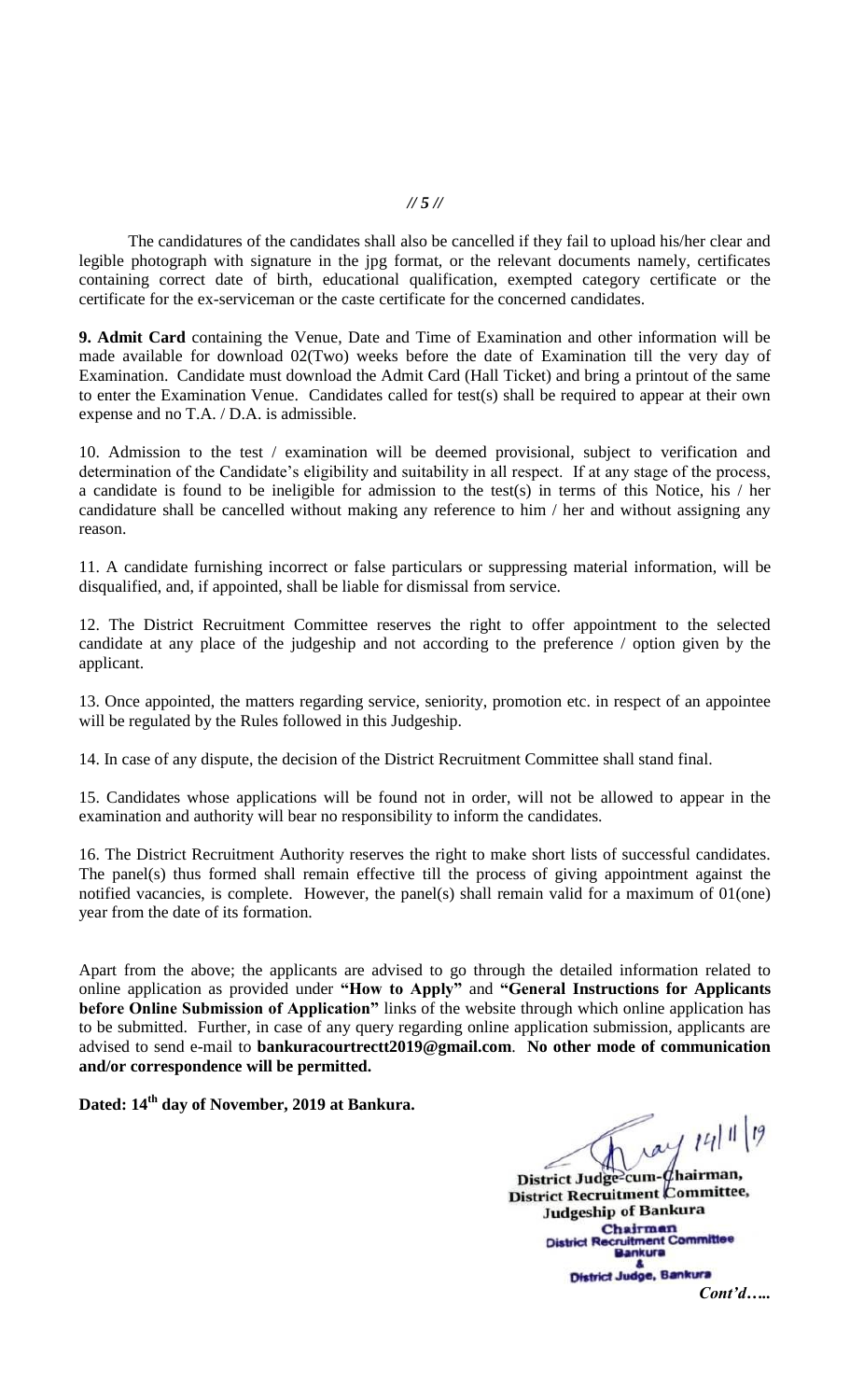## **HOW TO APPLY & GENERAL INSTRUCTIONS**

1. Online application for Bankura Judgeship Staff Recruitment 2019 will commence on 16.11.2019 and applications will be accepted till 10.12.2019 upto 23.30 hrs. The Application Form is to be filled in & payment of examination fees shall be made by the applicant through **online mode only**. The online application form shall be filled up through the links provided in the website of District Court, Bankura i.e. https://districts.ecourts.gov.in/bankura . **No other form of application will be accepted.**

2. Candidates are requested to read the advertisement & when satisfies about the eligibility conditions of the same, then only apply.

3. **A candidate is not allowed to apply for more than 1(one) post**. Applications of candidates who are found to have applied for more than one post shall be cancelled without citing any reason. No communication and/or request in this regard will be entertained.

4. The applicant will have to make payment by Debit Card/Credit Card/Net Banking/UPI/E-CHALLAN. The application fees can be paid online till **10.12.19 upto 23:30 hours.** E-challan for offline payment can be generated till **10.12.19 upto 23:30 hours.** Last date of depositing Application fees paid by e-challan only will be **11.12.19 within banking hours.** Bank charges as fixed by the Bank will be levied upon in addition to the application fees as applicable.

5. The application fees once paid is **non-refundable** under any circumstances.

### 6. **SC/ST/OBC-A/OBC-B candidates belonging to states other than West Bengal will be treated as unreserved candidates only.**

7. Non sponsored candidates of Exempted category and Ex-serviceman category will also have to apply online directly with requisite examination fees as applicable.

8. No T.A/D.A shall be admissible to the candidates appearing for any of the post under the present recruitment process.

9. Admission to the test/examination will be deemed provisional, subject to verification & determination of the candidate's eligibility  $\&$  suitability in all respect. If at any stage of the process, a candidate is found to be ineligible for admission to the test(s) in terms of this Notification, his/her candidature shall be cancelled without making any reference to him/her & without assigning any reason thereof.

10. A candidate furnishing incorrect or false particulars or suppressing material information, will be disqualified, and, if appointed, shall be liable for dismissal from service and appropriate legal action shall be taken against him/her in accordance with law.

11. After the appointment of the candidate, the matters regarding his/her service, seniority, promotion etc. will be regulated by the Government Rules & Regulations.

12. Admit Cards containing Venue, Date & time of the examinations/tests, will be published in the website https://districts.ecourts.gov.in/bankura . Candidates will have to download the admit cards from the aforesaid link & follow further instructions which will be published upon issuance of the same.

# **// 6 //**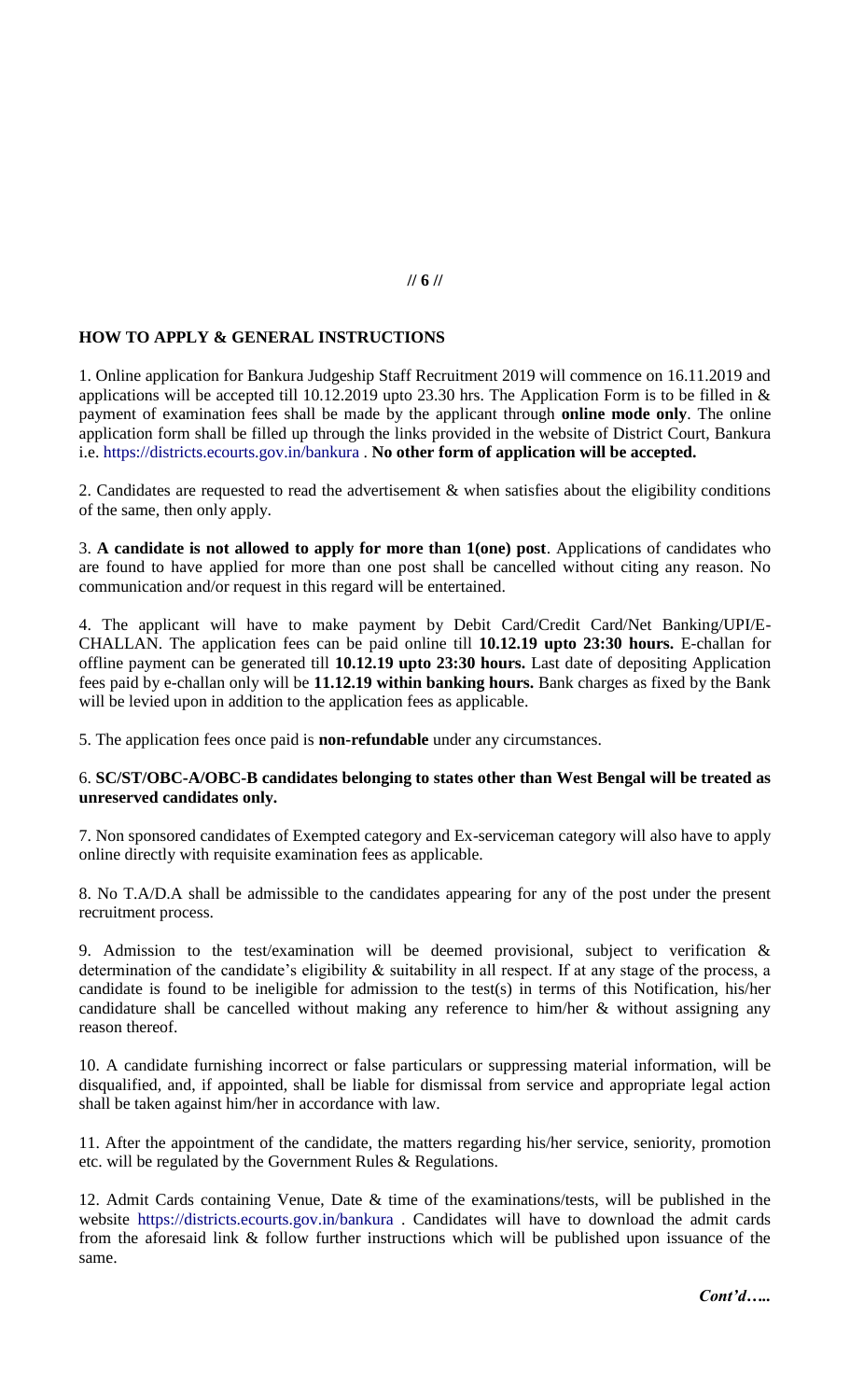13. The District Recruitment Committee, Bankura Judgeship reserves the right to offer appointment to the selected candidate at any place of the judgeship & not according to any preference/option/representation given by an applicant.

14. Candidates, whose application will be found not in order, will not be allowed to appear before the test/s and the authority shall not have any responsibility to inform him/her.

15. Candidates already in service under Govt./Public Sector Undertakings, & within the prescribed age limit, must submit their applications through Proper Channel with the "No Objection" Certificate of the concerned Authority.

16. The District Recruitment Committee, Bankura Judgeship reserves the right to make shortlists of successful candidates. The panel/s thus formed shall remain effective till the process of giving appointment against the notified vacancies, is exhausted. However, the said panel/s shall remain valid only for a year from the date of its publication.

17. In case of any dispute, the decision of the District Recruitment Committee, Bankura Judgeship shall stand final.

18. The District Recruitment Committee, Bankura Judgeship shall also have the full discretion to fix minimum qualifying marks in respect of all categories of post & relaxation of all or any of the norms.

### **Guidelines for filling up of application form & payment of application fees**

The Online Application will be of 2(two) parts viz Part-I and Part-II:

#### **Part-I :**

The applicant will have to fill in his/her basic information. After submission of the information, the applicant will be asked to verify the information submitted &to rectify if any. After verification, the applicant will have to press **"I agree"** button that will appear on the screen ensuring that the information supplied by him/her are in order & no further rectification is required. No further rectification/modification will be allowed to the applicant after he/she presses the **"I agree"** button.

Now, an 8(eight) digit numeric code as Application Number will appear on the screen which the applicant will have to remember throughout this recruitment process. **It is suggested that the applicant must note down this Application Number & 8 digit password as entered by him/her while filling up the application form.**

Scanned passport size recent colour photograph of the applicant **(Image format will only be .jpg & of size between 30KB to 50KB)** is to be uploaded in the specified space in the website. Image of size more than 50KB will not be accepted by the website. Further, black & white/unclear/hazy/doctored/morphed images, if uploaded by the applicant & detected at any later stages of this recruitment process, will result in summarily rejection of the application. The applicant has to retain 6 identical copies of this photograph which has been uploaded & will have to produce them before the Authority as & when called for. Photograph must be a colour picture against a lightcoloured, preferably white background.

If you wear glasses make sure that there are no reflections and your eyes can be clearly seen. Photographs containing caps, hats and dark glasses are not acceptable. Religious headwear is allowed but it must not cover your face. Size of file should be between **30KB to 50KB** and only in **.jpg** format**.**

#### *// 7 //*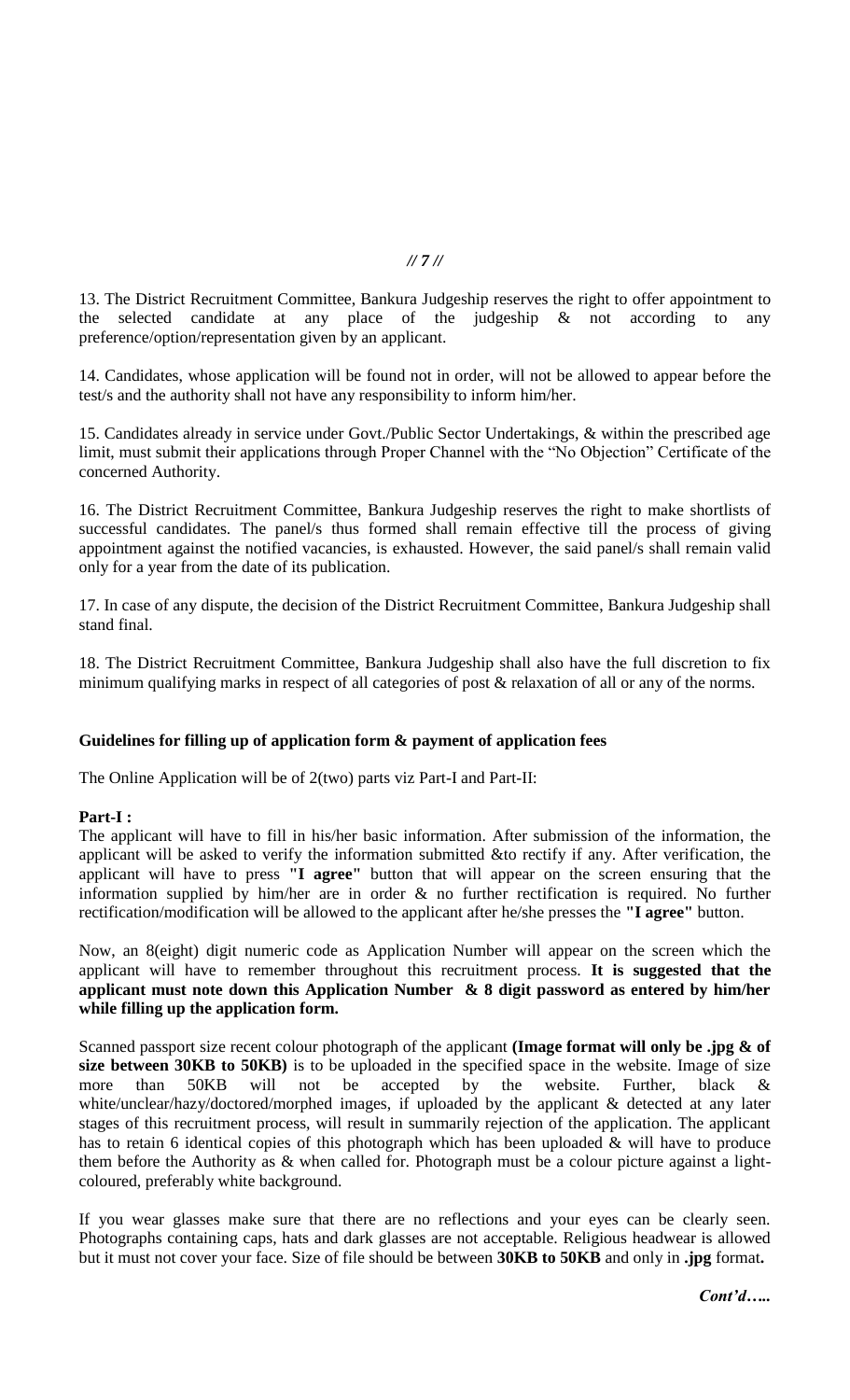Scanned full signature of the candidate is to be uploaded in the space specified  $\&$  the image should be in **.jpg** format & will be of maximum size **20 KB** & preferred dimension is 200x100 pixels. Scanned signature exceeding the maximum size will not be accepted by the website.

The applicant has to sign on white paper with Blue / Black Ink pen. The signature must be signed only by the applicant and not by any other person. The applicant has to ensure that uploaded signature is clearly visible/identifiable.

If the Applicant's signature on the answer script, at the time of the examination, does not match the signature on the Attendance Sheet, the applicant will be disqualified.

Scanned documents in support of Caste Certificate/EC Certificate/Ex-Servicemen Certificate/PWD Certificate/Meritorious Sportsperson Certificate, Proof of Age, Madhyamik & Class-VIII pass Certificate, as applicable for individual applicants, is to be uploaded in the space specified  $\&$  the image should be in **.jpg** format &will be of maximum size **100 KB** & preferred dimension is 1250x1750 pixels.

Any application without uploaded valid scanned photograph, full signature & documents (as applicable) will be summarily rejected without assigning any reason to the candidate thereof.

#### **Procedure for Uploading the Photograph, Signature & documents:-**

While filling in the Online Application Form the candidate will be provided with a link to upload his photograph, signature & documents. There will be two separate links for uploading Photograph and Signature. Click on the respective link "Upload Photograph / Signature / Documents". Browse & Select the location where the Scanned Photo / Signature / Documents file has been saved. Select the file by clicking on it & then click the 'Upload' button.

### **Part-II :**

This part relates to payment of application fees to be paid through online payment portal of State Bank of India. Upon completion of the aforesaid stages, the applicant will have to click on "Make Payment" option & will be automatically taken into the online payment portal for payment. The applicant will have to make payment by Debit Card/Credit Card/Net Banking/UPI/E-challan. The application fees can be paid online till 11:30 p.m. on 10.12.2019. Bank charges as fixed by the Bank will be levied upon in addition to the application fees as specified earlier. **On successful payment of application fees, the Bank will provide a receipt which will have to noted down carefully by the Applicant for future reference**.

Usually Bank provides the status of successful receipt of the payment within 72 hours of the transaction i.e. if fees is paid on 23rd November 2019, bank will update its status to us within 26th November 2019 . Candidates are advised to log-in (with their application number and password) after 72 hours of their payment and download filled -in-form (which will be generated as soon as Bank provides us the successful payment status) and thereby the process for Registration gets completed. Incase the Bank does not receive the payment within 72 hours of transaction, the corresponding payment transaction will be treated as incomplete. In such a scenario, it is advised to initiate fresh payment of Application Fee by logging in to the portal.

**Candidates who opt to pay the Application Fee through Bank e-Challan mode:** A challan will be generated by the SBI website itself. **After taking a printout of the Bank e-Challan(within 23.30 hrs on 10.12.2019), a candidate has to go to nearest SBI branch in working days/hours and make the payment on or before 11.12.2019(within banking hours).** After making the Payment, a candidate will get a Candidate's copy of Challan duly stamped along with Journal Number. Candidates are advised to keep this Candidate's copy of Challan in safe custody for future use.